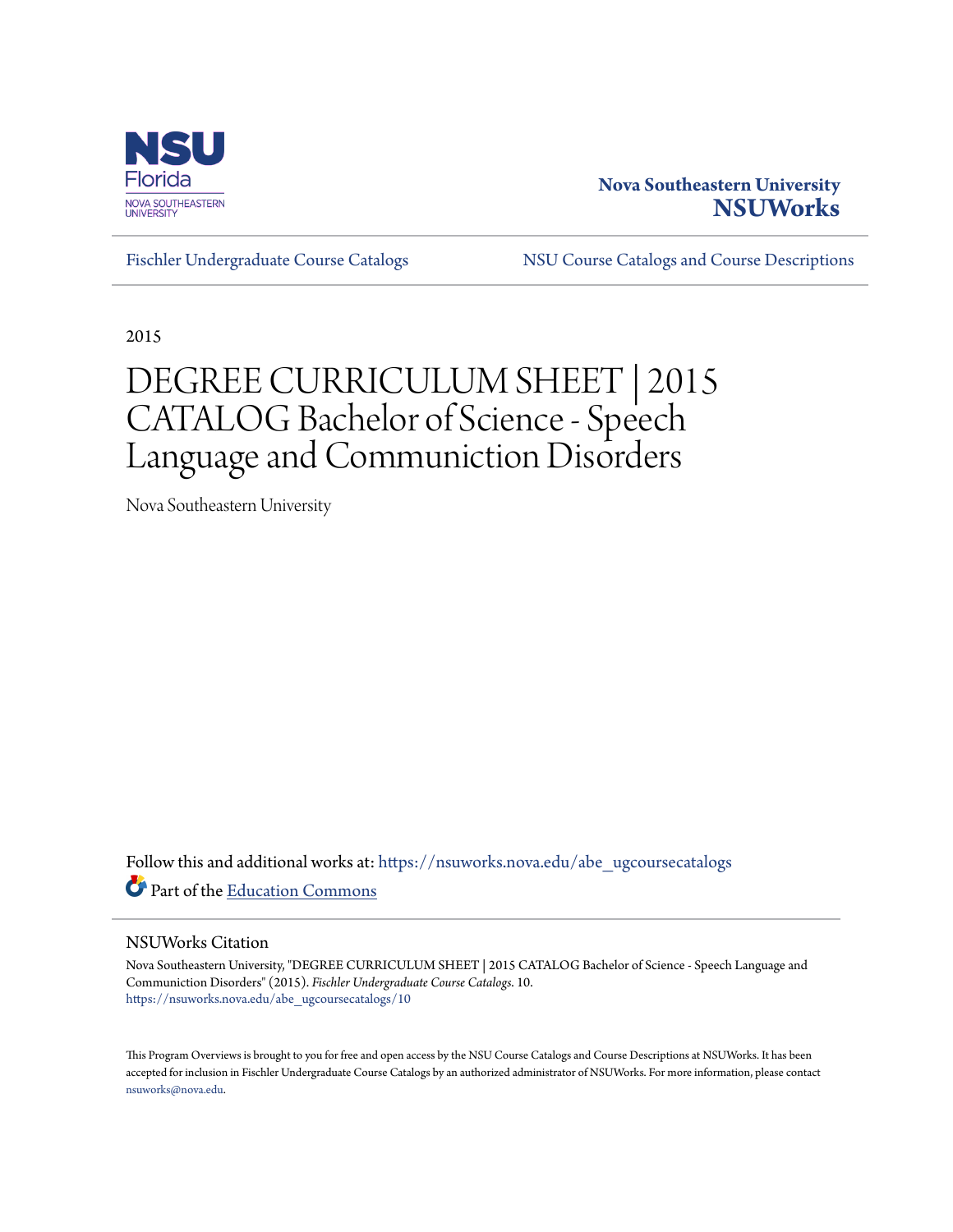

# **Abraham S. Fischler School of Education DEGREE CURRICULUM SHEET | 2015 CATALOG Bachelor of Science - Speech Language and Communiction Disorders**



| <b>GENERAL EDUCATION REQUIREMENTS</b>            |                 |           | <b>CORE</b>                                       |
|--------------------------------------------------|-----------------|-----------|---------------------------------------------------|
| Area/Course                                      | Credits         | Frequency | Course                                            |
| <b>Written Composition</b>                       |                 |           | BHS 4001 Individuals with Disabilities and Specia |
| 6 credits at or above COMP 1500                  |                 |           | BHS 4150 The Science of Sound                     |
| COMP 1500 College Writing                        | 3               | <b>FW</b> | BIOL 1070 Basics of Human Heredity                |
| COMP 2000 Advanced College Writing<br>or         |                 | FW        | EDUC 2500 Education Pre-Enrollment Seminar        |
| COMP 2020 Writing About Literature               | 3               | FW        | EDUC 3350 Survey of Exceptional Student Educa     |
| Mathematics                                      |                 |           | <b>ESOL 2903 Cross Cultural Studies</b>           |
| MATH 1040 Algebra for College Students           | 3               | FW        | PSYC 2300 Behavior Modification                   |
| MATH 2020 Applied Statistics                     | 3               | FW        | PSYC 2390 Adulthood and Aging                     |
| Arts & Humanities                                |                 |           | Any SPCH course                                   |
| 6 credits in HIST, ARTS, PHIL, HUMN, LITR, THEA, |                 |           |                                                   |
| FILM, MUSC, DANC, WRIT, foreign language         |                 |           |                                                   |
| HIST 1030 American History<br>or                 | 3               | <b>FW</b> |                                                   |
| HIST 1040 American History Since 1865            |                 | FW        | Course                                            |
| Open Arts & Humanities                           | 3               | FW        | CSAD 2010 Communication Disorders Through I       |
| Social & Behavioral Sciences                     |                 |           | CSAD 3010 Phonetics                               |
| PSYC 1020 Introduction to Psychology             | 3               | FW        | CSAD 3020 Anatomy & Physiology of Speech, La      |
| PSYC 2460 Health Psychology<br>or                | 3               | FW        | CSAD 3025 Language Science                        |
| PSYC 3070 Stress Management                      |                 | FW        | CSAD 3030 Speech and Language Development         |
| Science                                          |                 |           | CSAD 3035 Foundations of Language and Literac     |
| 6 credits in BIOL, MBIO, CHEM, SCIE, ENVS, PHYS  |                 |           | CSAD 3040 Neuroanatomy                            |
| BIOL 1100 Life Science (Preferred)               | 3               | <b>FW</b> | CSAD 3050 Hearing and Speech Science              |
| PHYS 1020 Physical Science (Preferred)           | 3               | FW        | CSAD 3060 Directed Observation                    |
| <b>Total General Education Credits</b>           | $\overline{30}$ |           | CSAD 3080 Introduction to Research in CSD         |
|                                                  |                 |           | CSAD 4010 Evaluation of Speech and Language I     |

|                         | <b>OPEN ELECTIVES</b>        |    | CSAD 4030 Treatment of Speech and La           |
|-------------------------|------------------------------|----|------------------------------------------------|
| take 8 elective courses |                              |    | CSAD 4050 Introduction to Audiology            |
|                         | Total Open Electives Credits | 24 | <b>CSAD 4070 Rehabilitation for People has</b> |

*Frequency Key F-Every Fall; W-Every Winter; FO - Odd Year Fall; FE - Even Year Fall; WO - Odd Year Winter; WE - Even Year Winter*

| <b>GENERAL EDUCATION REOUIREMENTS</b>            |         |           | <b>CORE</b>                                              |                |           |  |
|--------------------------------------------------|---------|-----------|----------------------------------------------------------|----------------|-----------|--|
| Area/Course                                      | Credits | Frequency | Course                                                   | <b>Credits</b> | Frequency |  |
| <b>Written Composition</b>                       |         |           | BHS 4001 Individuals with Disabilities and Special Needs |                |           |  |
| 6 credits at or above COMP 1500                  |         |           | BHS 4150 The Science of Sound                            |                |           |  |
| COMP 1500 College Writing                        |         | <b>FW</b> | BIOL 1070 Basics of Human Heredity                       |                |           |  |
| COMP 2000 Advanced College Writing<br>or         |         | FW        | EDUC 2500 Education Pre-Enrollment Seminar               |                | FW        |  |
| COMP 2020 Writing About Literature               |         | FW        | EDUC 3350 Survey of Exceptional Student Education        |                | W         |  |
| Mathematics                                      |         |           | <b>ESOL 2903 Cross Cultural Studies</b>                  |                | W         |  |
| MATH 1040 Algebra for College Students           |         | FW        | PSYC 2300 Behavior Modification                          |                | FW        |  |
| <b>MATH 2020 Applied Statistics</b>              |         | <b>FW</b> | PSYC 2390 Adulthood and Aging                            |                | W         |  |
| Arts & Humanities                                |         |           | Any SPCH course                                          |                | <b>FW</b> |  |
| 6 credits in HIST, ARTS, PHIL, HUMN, LITR, THEA, |         |           | <b>Total Core Credits</b>                                | 24             |           |  |

| HIST 1030 American History<br>or                                                     |    | <b>FW</b> | <b>MAJOR</b>                                                    |         |                  |
|--------------------------------------------------------------------------------------|----|-----------|-----------------------------------------------------------------|---------|------------------|
| HIST 1040 American History Since 1865                                                |    | FW        | Course                                                          | Credits | <b>Frequency</b> |
| Open Arts & Humanities                                                               |    | <b>FW</b> | CSAD 2010 Communication Disorders Through Film & Media          |         |                  |
| Social & Behavioral Sciences                                                         |    |           | CSAD 3010 Phonetics                                             |         |                  |
| PSYC 1020 Introduction to Psychology                                                 |    | <b>FW</b> | CSAD 3020 Anatomy & Physiology of Speech, Language, and Hearing |         | W                |
| PSYC 2460 Health Psychology<br>or                                                    |    | FW        | CSAD 3025 Language Science                                      |         |                  |
| PSYC 3070 Stress Management                                                          |    | <b>FW</b> | CSAD 3030 Speech and Language Development                       |         |                  |
| Science                                                                              |    |           | CSAD 3035 Foundations of Language and Literacy                  |         |                  |
| 6 credits in BIOL, MBIO, CHEM, SCIE, ENVS, PHYS                                      |    |           | CSAD 3040 Neuroanatomy                                          |         |                  |
| BIOL 1100 Life Science (Preferred)                                                   |    | FW        | CSAD 3050 Hearing and Speech Science                            |         | W                |
| PHYS 1020 Physical Science (Preferred)                                               |    | FW        | CSAD 3060 Directed Observation                                  |         | W                |
| Total General Education Credits                                                      | 30 |           | CSAD 3080 Introduction to Research in CSD                       |         |                  |
|                                                                                      |    |           | CSAD 4010 Evaluation of Speech and Language Disorders           |         | W                |
| <b>OPEN ELECTIVES</b>                                                                |    |           | CSAD 4030 Treatment of Speech and Language Disorders            |         | W                |
| take 8 elective courses                                                              | 24 |           | CSAD 4050 Introduction to Audiology                             |         |                  |
| Total Open Electives Credits                                                         | 24 |           | CSAD 4070 Rehabilitation for People having Hearing Impairment   |         | W                |
|                                                                                      |    |           | CSAD 4080 Capstone                                              |         | W                |
| Frequency Key F-Every Fall; W-Every Winter; FO - Odd Year Fall; FE - Even Year Fall; |    |           | Total Major Credits                                             | 42      |                  |

## **TOTAL CREDITS 120**